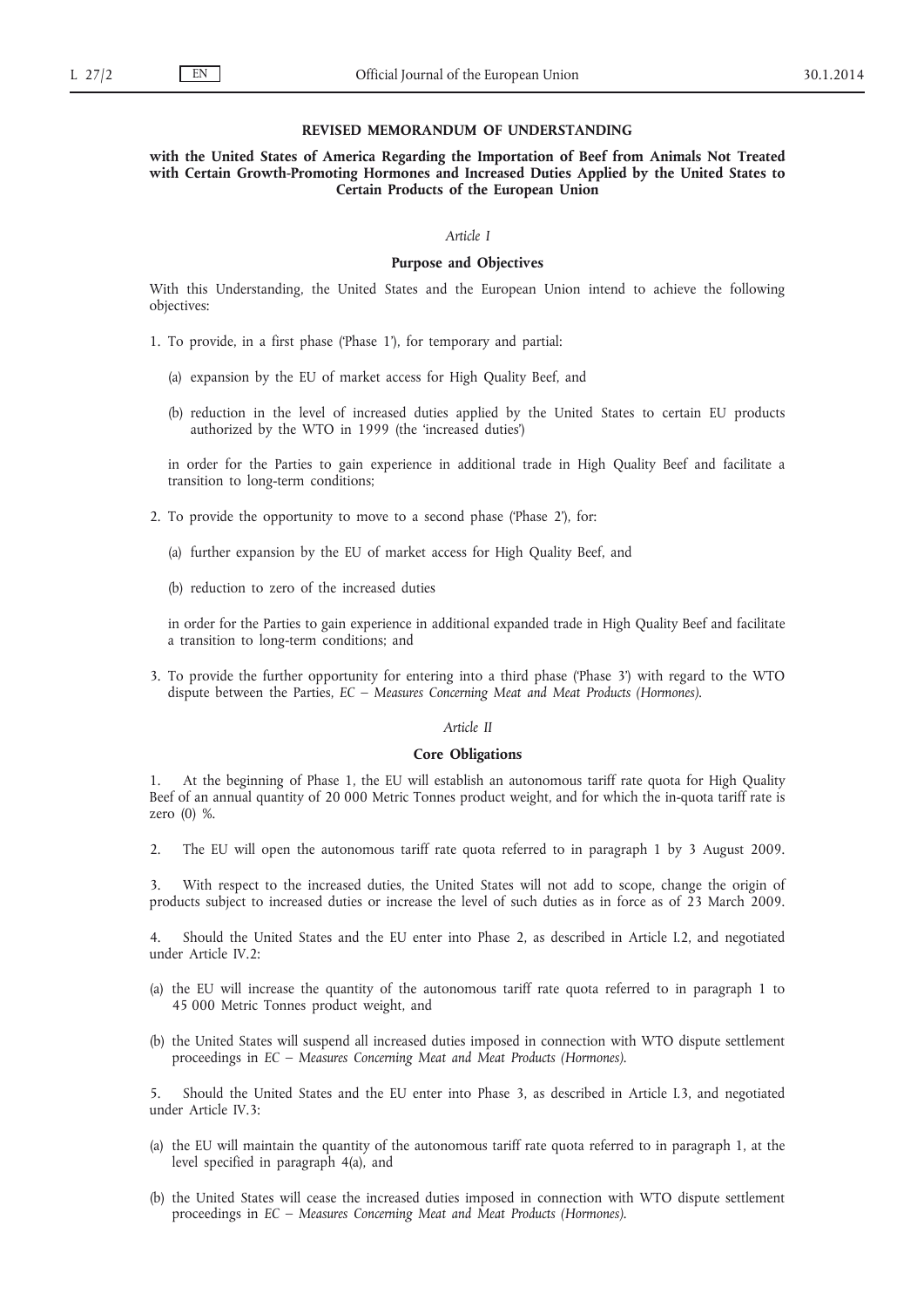### *Article III*

## **Quota Management**

1. The Parties agree that the tariff rate quota referred to in Article II will be administered by the Commission on a first-come, first-served basis.

2. The Commission will implement and administer the tariff rate quota set out in this Understanding in accordance with Article XIII of the General Agreement on Tariffs and Trade (GATT) 1994, including its interpretative notes. The Commission will make every effort to administer the tariff rate quota referred to in Article II in a manner that allows importers to fully utilize it.

## *Article IV*

## **Monitoring and Consultations**

- 1. The United States and the EU will:
- (a) monitor and review the operation of this Understanding, and
- (b) upon the request of either Party, conduct additional bilateral consultations regarding the operation of this Understanding, including issues of quota management, not later than thirty (30) days following the receipt of the request in writing for consultations.

2. The United States and the EU will, beginning not later than eighteen (18) months from the date specified in Article II.2, meet to review the operation of Phase 1 with a view to entering into Phase 2.

3. Should the United States and the EU enter into Phase 2, the United States and the EU will, beginning not later than six (6) months from the date on which the EU implements the obligation set out in Article II.4(a), meet to review the operation of Phase 2 with a view to entering into Phase 3. This review will notably cover, inter alia, the following issues:

- (a) the duration of Phase 3,
- (b) the status and effects of the Understanding relative to the Understanding on Rules and Procedures Governing the Settlement of Disputes (DSU),
- (c) the consequences of non-compliance with the terms of the Understanding by either Party, and
- (d) the status and disposition of any dispute settlement proceeding in *EC Measures Concerning Meat and Meat Products (Hormones)*.

4. After concluding the review referred to in paragraph 3, if the Parties agree on conditions for entering into Phase 3, the Parties may, by applying the procedure set out in Article V.5, amend the Understanding in order to reflect the agreed conclusions of that review. Such an amendment will not alter the core obligations as referred to in Article II.5.

5. As part of this review, the Parties have agreed to modify this Understanding on 21 October 2013.

## *Article V*

## **Duration, Withdrawal and Amendment**

- 1. Phase 1 will have a duration of three (3) years from the date specified in Article II.2.
- 2. Phase 2 will have a duration of three (3) years from the date the Parties entered into Phase 2.
- 3. Phase 3 shall begin upon a notification to the WTO Dispute Settlement Body to this effect.

4. Either the United States or the EU may withdraw from this Understanding by providing written notice to the other Party. Should either Party provide such written notice, this Understanding shall expire six (6) months from the date such notice was provided. Should both Parties provide such written notice, this Agreement shall expire six (6) months from the earliest of the dates on which such notice was provided. During this six (6) month period, the core obligations, as defined in Article II, applicable at the time of the provision of the withdrawal notice, will be maintained by both Parties.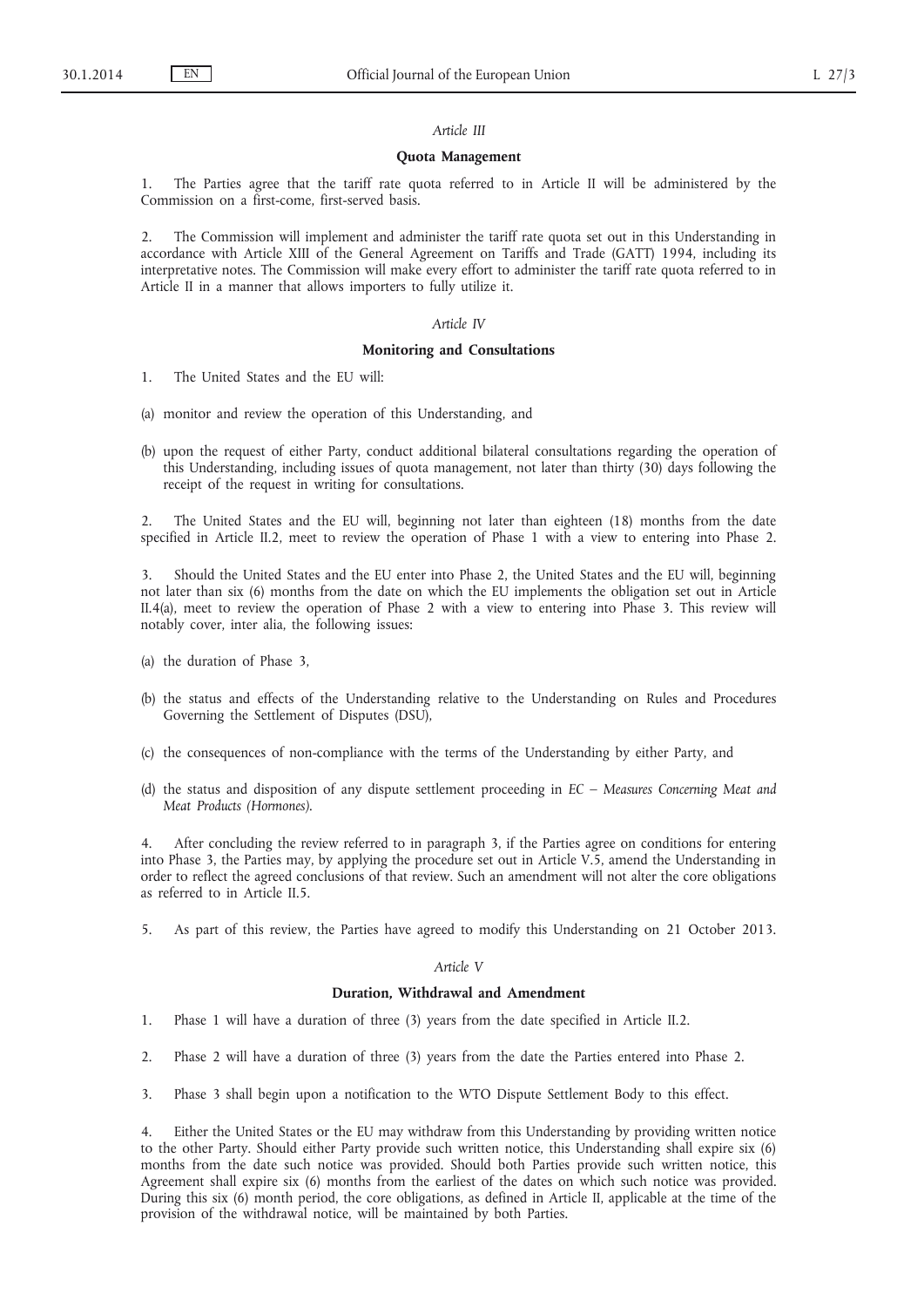5. The United States and the EU may amend this Understanding by mutual agreement in writing.

## *Article VI*

## **Definitions**

For the purposes of this Understanding, 'High Quality Beef' means:

'Beef cuts obtained from carcasses of heifers and steers less than 30 months of age which have only been fed a diet, for at least the last 100 days before slaughter, containing not less than 62 % of concentrates and/or feed grain co-products on a dietary dry matter basis that meet or exceed a metabolisable energy (ME) content greater than 12,26 megajoules (MJ) per one kilogram of dry matter. The heifers and steers fed this diet shall be fed, on average, not less than 1,4 % of live body weight per day on a dry matter basis.

The carcass from which beef cuts are derived shall be evaluated by an evaluator employed by the national government who bases the evaluation, and a resulting classification of the carcass, on a method approved by the national government. The national government evaluation method, and its classifications, must evaluate expected carcass quality using a combination of carcass maturity and palatability traits of the beef cuts. Such an evaluation method of the carcass shall include, but not be limited to, an evaluation of the maturity characteristics of color and texture of the longissimus dorsi muscle and bone and cartilage ossification, as well as an evaluation of expected palatability traits including a combination of the discrete specifications of intramuscular fat and firmness of the longissimus dorsi muscle.

The cuts shall be labeled in accordance with Article 13 of Regulation (EC) No 1760/2000 of the European Parliament and of the Council (1).

The indication "High Quality Beef" may be added to the information on the label.

( 1) OJ L 204, 11.8.2000, p. 1.'

# *Article VII*

# **Reservation of Rights**

1. Neither Party will request the establishment of a panel under Article 21.5 of the DSU in *EC – Measures Concerning Meat and Meat Products (Hormones)* during Phase 2 or Phase 3 of this Understanding.

2. Neither this Understanding nor the Parties' taking of any of the steps contemplated by this Understanding prejudices the disagreement between the Parties regarding whether the DSB recommendations and rulings in *EC – Measures Concerning Meat and Meat Products (Hormones)* have been implemented.

3. Other than as specifically set forth herein, this Understanding is without prejudice to the rights and obligations of the United States and the EU under the WTO agreements.

### *Article VIII*

# **Relation with WTO Rights**

1. The Parties envisage that Phase 3 would involve termination of the authorization under Article 22.7 of the DSU, made by the DSB at its meeting of July 26, 1999, and that no further action under the DSU with respect to DS26 would be taken.

2. This Understanding and the step under the DSU referred to in paragraph 1 are without prejudice to any Party's right to initiate a new dispute under the DSU.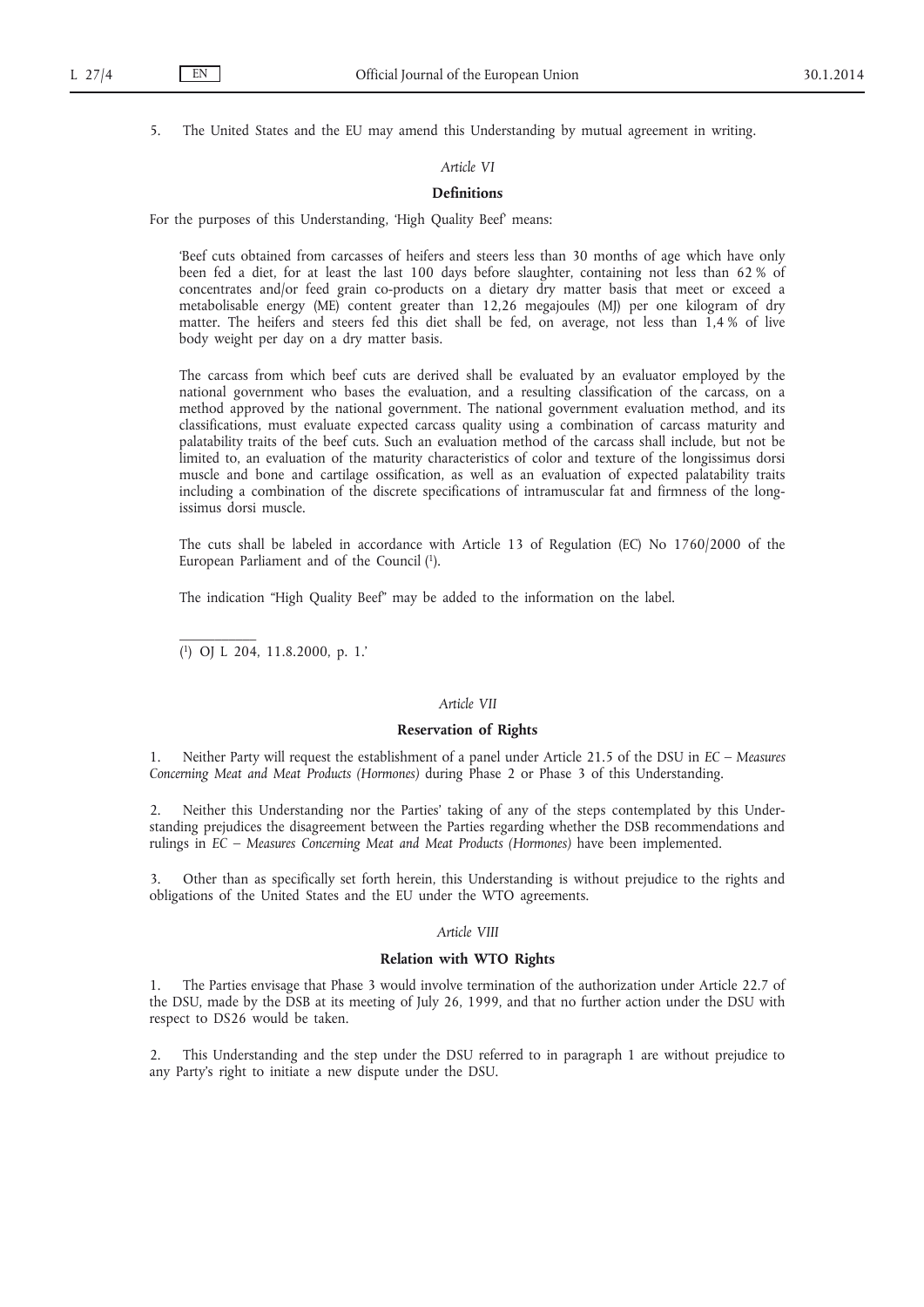Съставено в Женева на двадесет и първи октомври две хиляди и тринадесета година. Hecho en Ginebra, el veintiuno de octubre de dos mil trece. V Ženevě dne dvacátého prvního října dva tisíce třináct. Udfærdiget i Genève den enogtyvende oktober to tusind og tretten. Geschehen zu Genf am einundzwanzigsten Oktober zweitausenddreizehn. Kahe tuhande kolmeteistkümnenda aasta oktoobrikuu kahekümne esimesel päeval Genfis. Έγινε στη Γενεύη την εικοστή πρώτη Οκτωβρίου του έτους δύο χιλιάδες δεκατρία. Done at Geneva on the twenty-first day of October in the year two thousand and thirteen. Fait à Genève, le vingt- et-un octobre deux mille treize. Sastavljeno u Ženevi dana dvadeset prvog listopada godine dvije tisuće trinaeste. Fatto a Ginevra, addì ventuno ottobre duemilatredici. Ženēvā, divi tūkstoši trīspadsmitā gada divdesmit pirmajā oktobrī. Priimta du tūkstančiai tryliktų metų spalio dvidešimt pirmą dieną Ženevoje. Kelt Genfben, a kétezer-tizenharmadik év október havának huszonegyedik napján. Magħmul f'Ġinevra fil-wieħed u għoxrin jum ta' Ottubru fis-sena elfejn u tlettax. Gedaan te Genève, de eenentwintigste oktober tweeduizend dertien. Sporządzono w Genewie dnia dwudziestego pierwszego października roku dwa tysiące trzynastego. Feito em Genebra, em vinte e um de outubro de dois mil e treze. Întocmit la Geneva, la douăzeci și unu octombrie două mii treisprezece. V Ženeve dvadsiateho prvého októbra dvetisíctrinásť. V Ženevi, enaindvajsetega oktobra leta dva tisoč trinajst. Tehty Genevessä kahdentenakymmenentenäensimmäisenä päivänä lokakuuta vuonna kaksituhattakolmetoista. Utfärdat i Genève den tjugoförsta oktober tjugohundratretton.